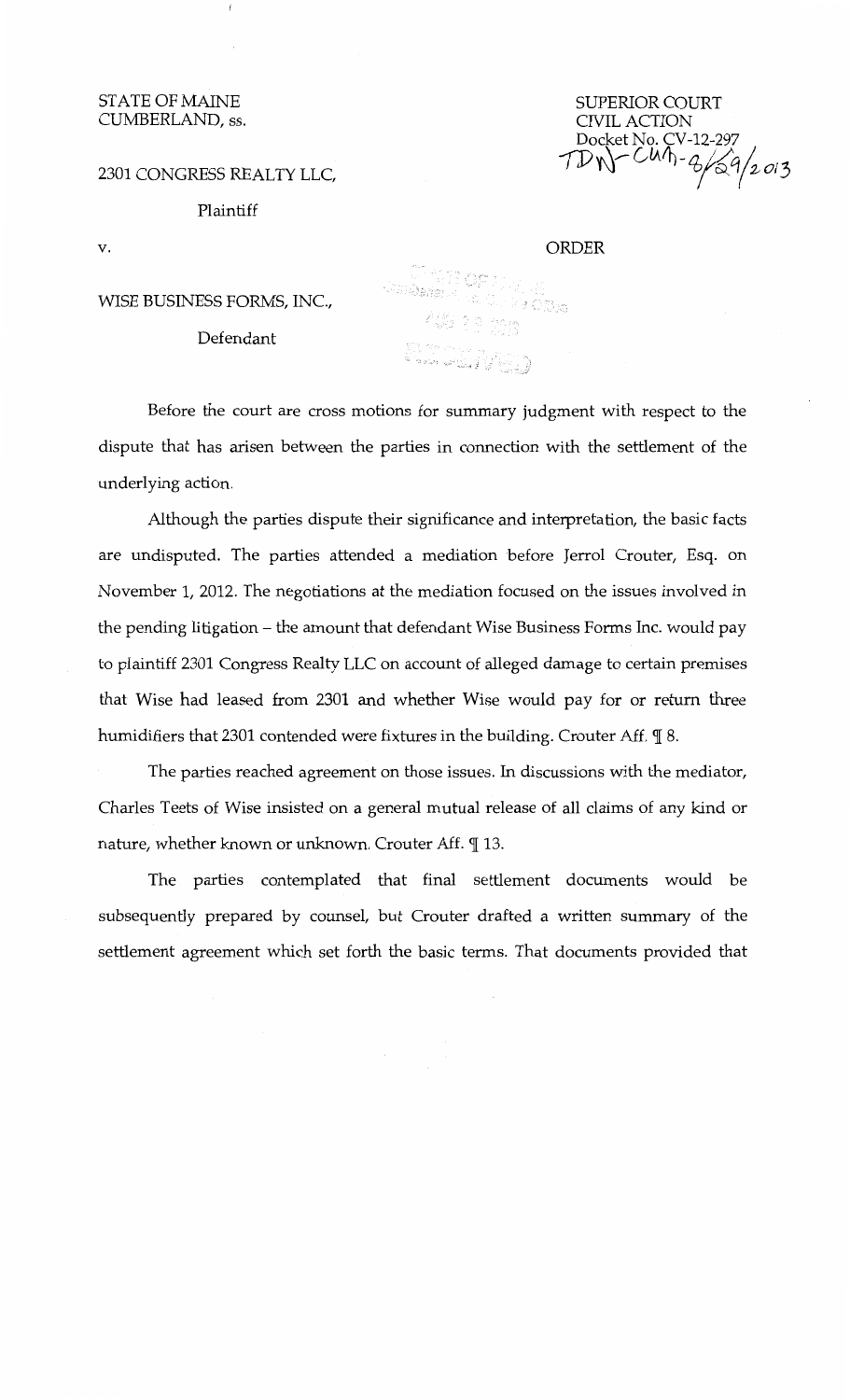Wise would place the three disputed humidifiers on pallets for 2301 to pick up and that Wise would pay 2301 \$48,000. On the subject of the release, the summary provided as follows:

> The final settlement documents will include a general mutual release of all claims of any kind or nature, whether known or unknown.

Ex A to November 12, 2012 Teets Aff.

Both Willis, on behalf of 2301, and Teets, on behalf of Wise, signed the written summary.<sup>1</sup>

Thereafter the parties reported that the case had settled. However, when the parties began exchanging drafts of the final settlement agreement, a dispute arose between the parties with respect to the release. Specifically, 2301 argued that it had not agreed to release possible future claims for indemnity that might arise under paragraph 22 of the lease, a provision that addresses hazardous materials. It also pointed out that the summary of the settlement that had been signed by the parties contemplated that the parties would draft and agree on a final settlement agreement. For its part, Wise argued that the release language set forth in the summary signed by the parties was clear and all-encompassing and did not permit 2301 to reserve its rights with respect to possible future indemnity claims under paragraph 22.

On December 10, 2012 the court granted Wise's motion to amend its counterclaim to add a claim for enforcement of the settlement agreement. Wise subsequently moved for summary judgment on that claim.

 $<sup>1</sup>$  After the summary of the settlement agreement had been signed, Crouter and counsel for Wise</sup> spoke with Willis and told him that Wise also did not want claims by any affiliates of 2301 to be brought at some future tome, and Willis agreed to the inclusion of affiliates within the coverage of the release. Crouter Aff.  $\P$  17.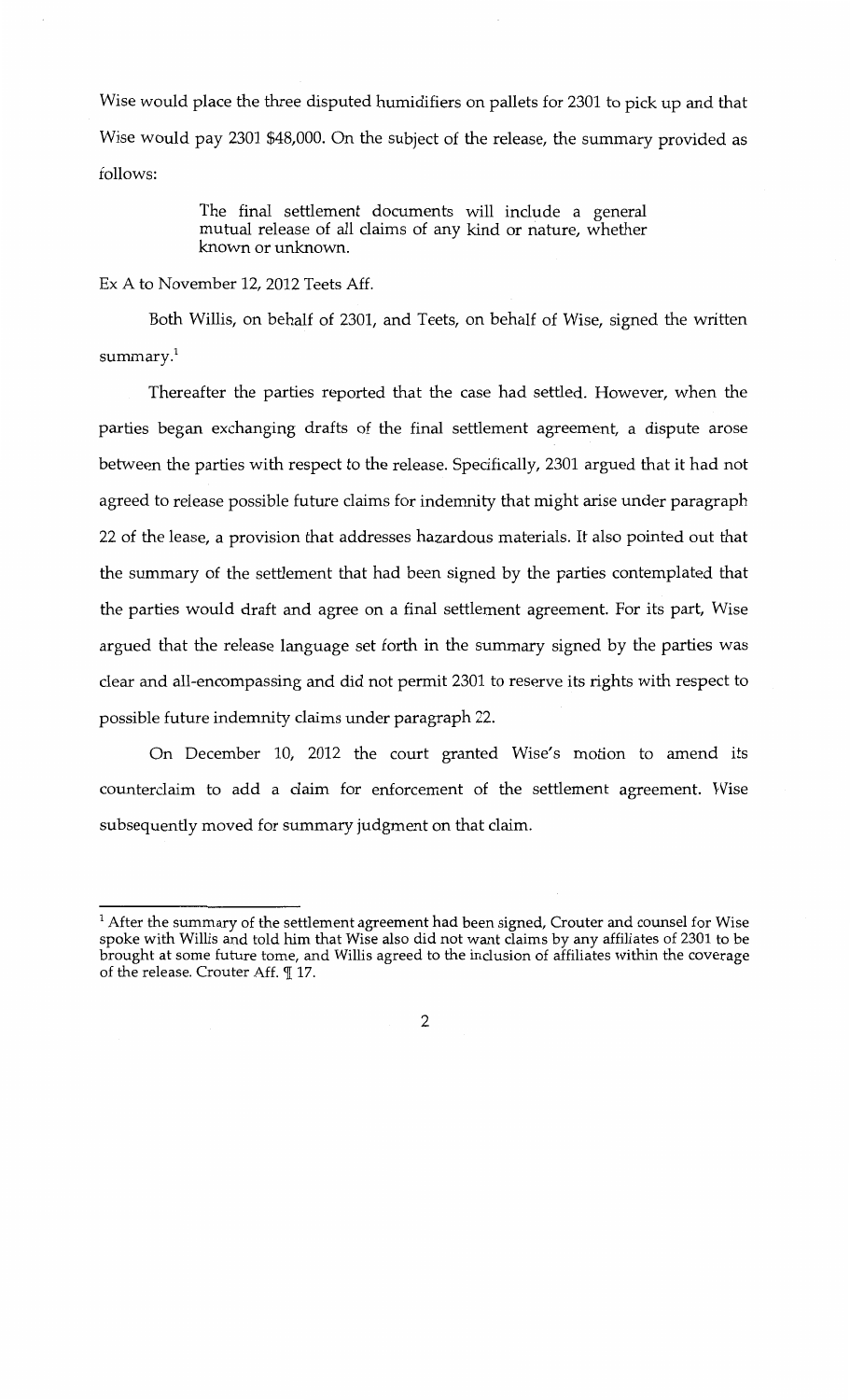After that motion had been filed, 2301 offered Wise a signed settlement agreement with a release that tracked the language contained in Crouter's November 1, 2012 summary of the settlement agreement- that the parties mutually release all claims of any kind or nature, whether known or unknown. See 2301's Statement of Additional Material Facts dated May 13, 2013  $\P\P$  21-22. Wise does not dispute that 2301 has now signed the release language sought by Wise. Reply Statement of Material Facts dated May 29, 2013  $\mathbb{T}$  21-15. However, Wise argues that the case is not moot because counsel for 2301, in an email exchange, has stated that although it has signed the release, 2301 does not agree that the release covers indemnification claims under paragraph 22 of the lease. Id.

At this point the positions of the parties are as follows: Wise contends that it is entitled to enforcement of the settlement agreement, presumably along with a judicial declaration that the release covers indemnification claims as well as the disputes that led to this litigation. 2301 contends that the court should find that the dispute over the settlement agreement is now moot. In the alternative, if the court does not find that the dispute is moot, 2301 contends that the court should find either that indemnification claims were not released or that there was no meeting of the minds and the settlement is therefore not enforceable.

Because 2301 has now provided a release that tracks the language of the mediator's summary and contains the language that Wise formerly was demanding, the court concludes that the residual dispute between the parties is not justiciable. There are no claims for indemnity pending or contemplated, and Charles Teets has filed an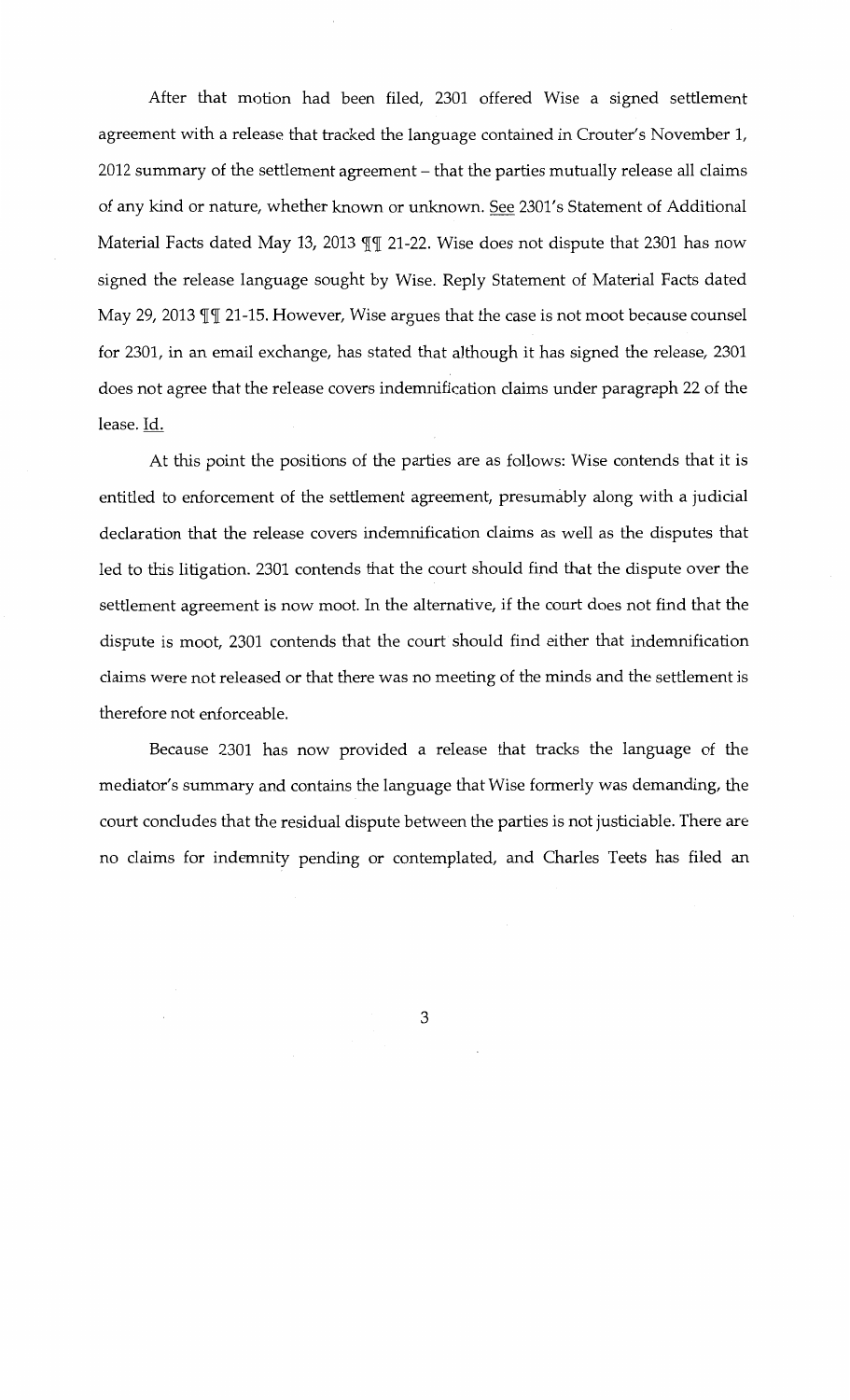affidavit in which he states under oath that he is not aware of any claims that might trigger a claim for indemnification under paragraph 22 of the lease.<sup>2</sup>

Under these circumstances, if the court were to address whether some hypothetical future indemnification claim would be covered by the release, it would be issuing an advisory opinion. Maine courts are not authorized to issue advisory opinions except in very limited circumstances not presented here. See,  $e.g.,$  Connors v. International Harvester Credit Corp., 447 A.2d 822, 824 (Me. 1982).

Adjudicating abstract issues as to the breadth of the release is particularly inappropriate because no indemnification claim may ever arise. In the event an indemnification claim does arise, questions as to the application of the release to that claim- including but not limited to whether the claim in question would qualify as a known or unknown claim at the time of the release or whether it would qualify as a future claim which was not in existence as of November 1, 2012 and therefore might not be covered by the release<sup>3</sup> – can only be decided in the context of a concrete fact situation.

## The entry shall be:

Defendant's motion for summary judgment enforcing the settlement is denied as moot. To the extent that plaintiff's cross-motion seeks an order directing defendant to pay \$ 48,000 to plaintiff and to allow plaintiff to pick up the three humidifiers, plaintiff's motion for summary judgment is granted.

To the extent that either party is seeking any further relief with respect to the interpretation or effect of the settlement agreement or release, their motions are denied because those issues present a hypothetical and non-justiciable dispute at this time.

The clerk is directed to incorporate this order in the docket by reference pursuant to Rule 79(a).

<sup>&</sup>lt;sup>2</sup> Supplemental Teets Aff. sworn to May 29, 2013  $\P$  3.<br><sup>3</sup> Cf. So<u>ucy v. Sullivan & Merritt</u>, 1999 ME 1  $\P$  7, 722 A.2d 361.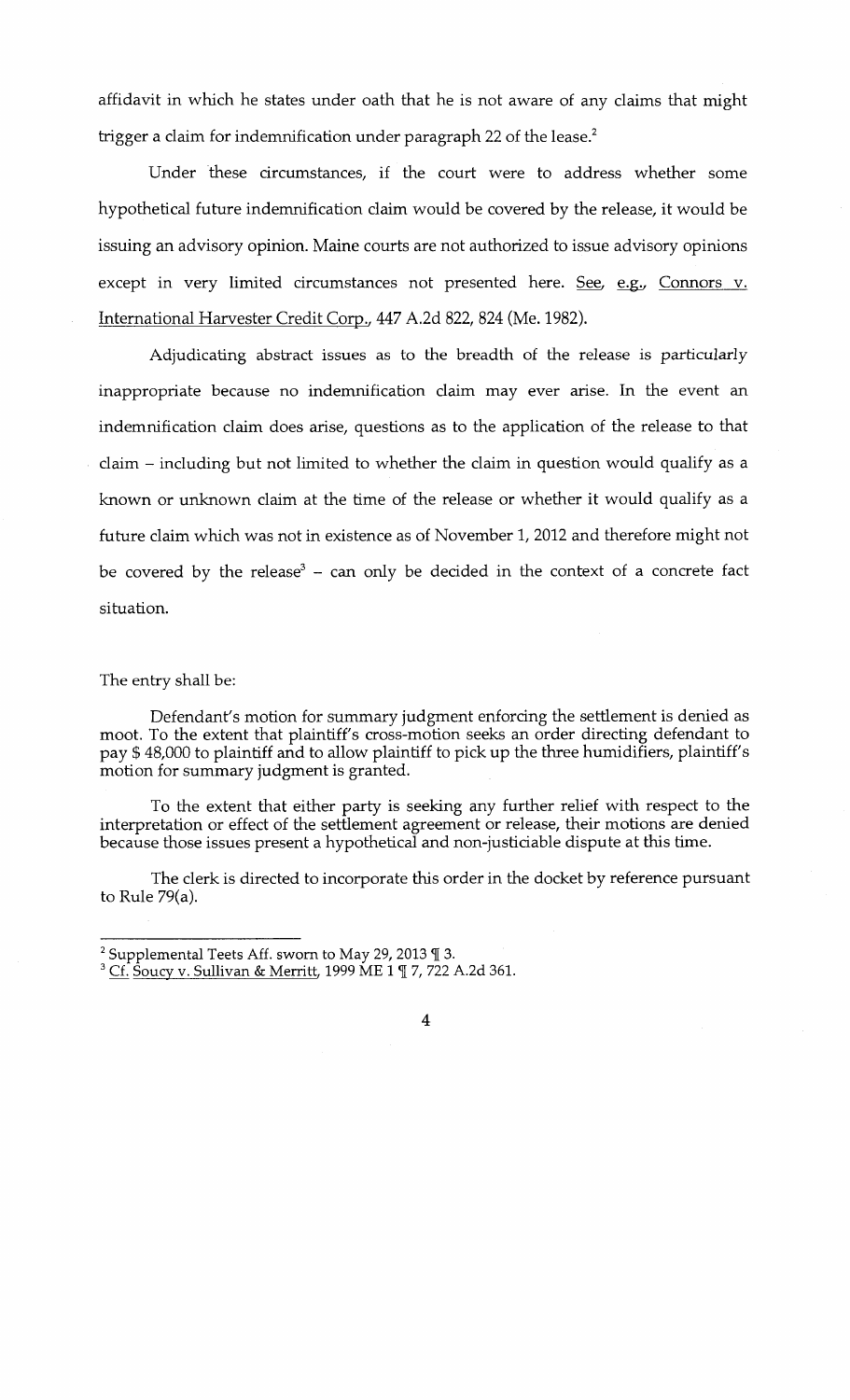Dated: August *21,* 2013

~ Thomas D. Warren

Justice, Superior Court